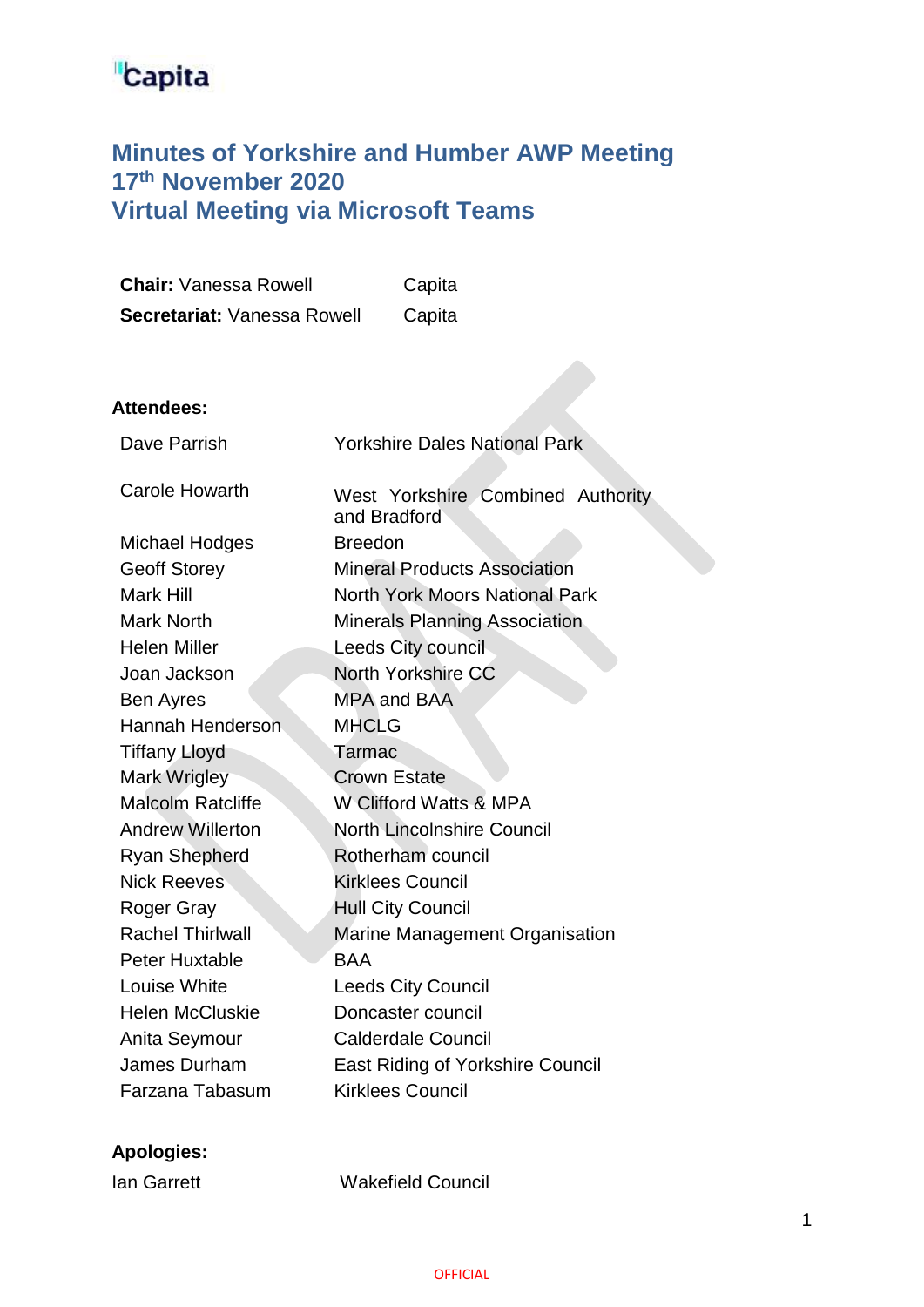Chris Hanson Sheffield City Council Katie Gowthorpe East Riding of Yorkshire Council Vicky Perkin North Yorkshire County Council

| <b>Item</b>    | <b>Description</b>                    |
|----------------|---------------------------------------|
| 1 <sub>1</sub> | Introductions and apologies           |
| 2.             | Minutes and actions of last meeting   |
| 3.             | Yorkshire & Humber AMR - ratification |
| 4              | Local Aggregate Assessments           |
| 5.             | Aggregate Minerals Survey update 2019 |
| 6.             | <b>Planning White Paper</b>           |
| 7.             | <b>MPAs Update</b>                    |
| 8.             | <b>Industry Update</b>                |
| 9.             | <b>MCHLG</b> update                   |
| 10.            | <b>AOB</b>                            |

#### **1. Introductions**

1.1Vanessa Rowell (VR) explained that Vicky Perkin has sent her apologies and therefore VR will be the Interim Chair for this meeting. VR Welcomed everyone to the meeting.

#### **2. Minutes and actions of last meeting**

- 2.1VR went through the minutes from the last meeting asking if there were any comments on the minutes.
- 2.2It was confirmed that the minutes are a correct record of the last meeting.

#### **3. Yorkshire & Humber AMR 2019**

- 3.1VR sent the draft AMR around for comments prior to the meeting. Mark North (MN) questioned whether the AWP was confident that they were making a full contribution to local and national aggerate needs. MN stated that as the LAA system progresses, it is short of coherent data and thought it might be useful to caveat the AMR report.
- 3.2James Durham (JD) noted that the system should be set up to assess whether each region was meeting their apportionment to their national targets. The current guidelines are old with projections only going up to 2020 nationally and the system isn't working as there is nothing to work to. JD noted that some LA's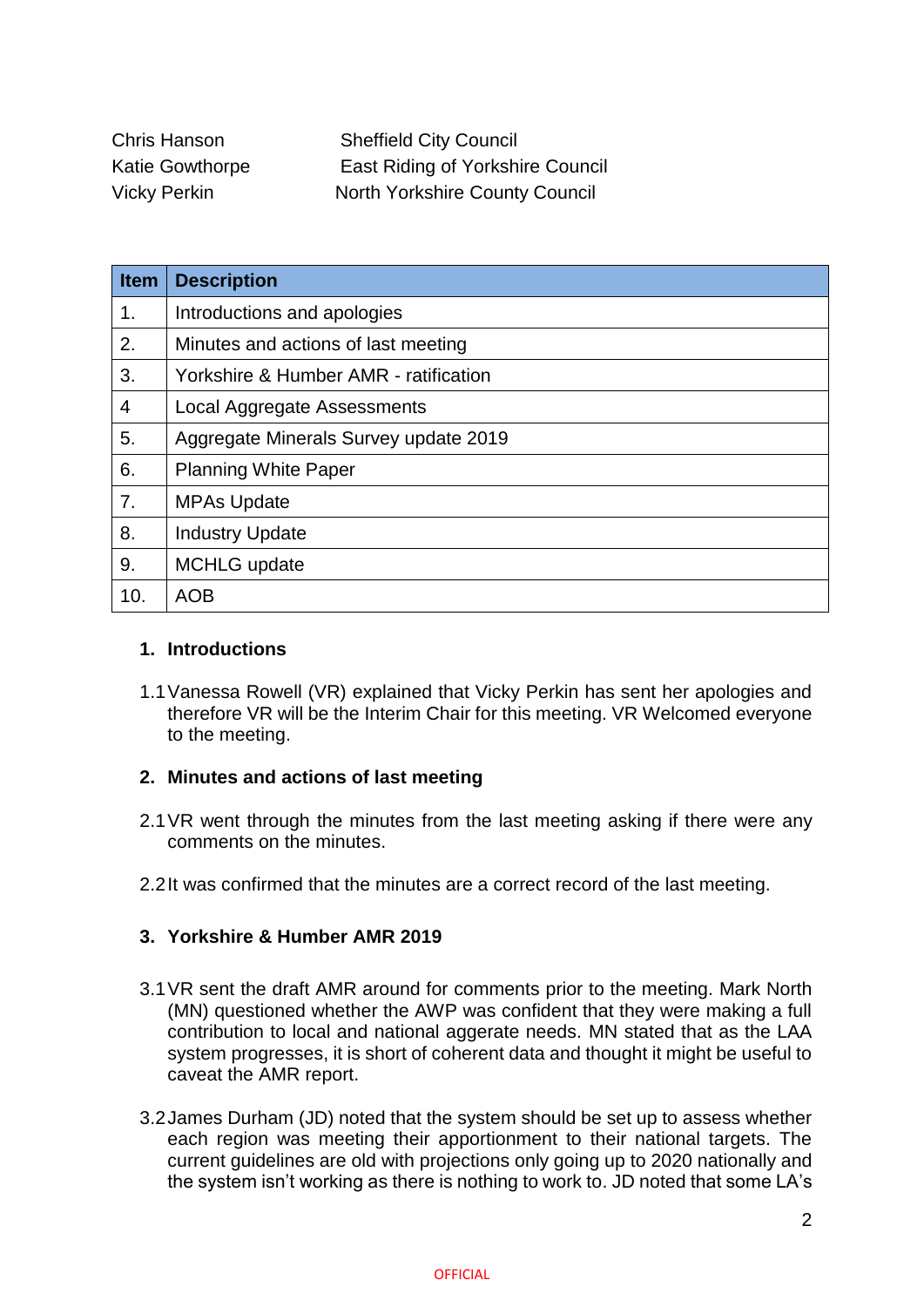are doing their own forecasts and suggested that the AWP add up all targets that have been set through mineral plans or LAA's for the region and see whether we are meeting this target within the AMR.

- 3.3Malcolm Ratcliffe (MR) thought that in previous reports, the AMR did include a short paragraph to state that it is not possible to fulfil this part of the national remit as there were no up to date guidelines and asked whether it would be possible to do this again. VR responded by saying that she took comments on board and would look into amending the report.
- 3.4MN stated that this issue is something that should be flagged with the Ministry of Housing, Communities and Local Government (MCHLG). MN also agreed that a sort paragraph should be added to the AMR to state that the AWP does not have confidence that they are making a full contribution.

**Action: VR to include a caveat in the YHAMR 2019 that the AWP is unable to fulfil its role of ensuring that the area is making a full contribution towards meeting national aggregate needs. Once included – verify for ratification.**

#### **4. Local Aggregate Assessments**

4.1In terms of Local Aggerate Assessments (LLAs), Carole Howarth (CH) stated that the thought process for the West Yorkshire area was to delay the LLA's until next year and produce a combined report that would take account of 2019 figures. At the West Yorkshire Combined Authority meeting in July, Heads of Planning agreed this approach and the LLA will be delayed until next year, and it will be a combine one for 2019 and 2020.

#### **5. Aggregate Minerals Survey 2019**

- 5.1VR stated that mineral surveys are still ongoing and will be attending a steering group meeting to get an update on the response rates to form A and form B. VR will feed back the outcomes of this meeting with the AWP.
- 5.2MN stated that he would also be attending the steering group meeting and thought it may be helpful for the AWP to feed back any gaps they are identifying in terms of returns. MN noted that they are in close contact with BTS and to date, all the majors have responded and any outstanding forms are being chased.
- 5.3VR stated that any feedback in advance of the steering group meeting should be passed on to VR or MN.

#### **6. Planning White Paper**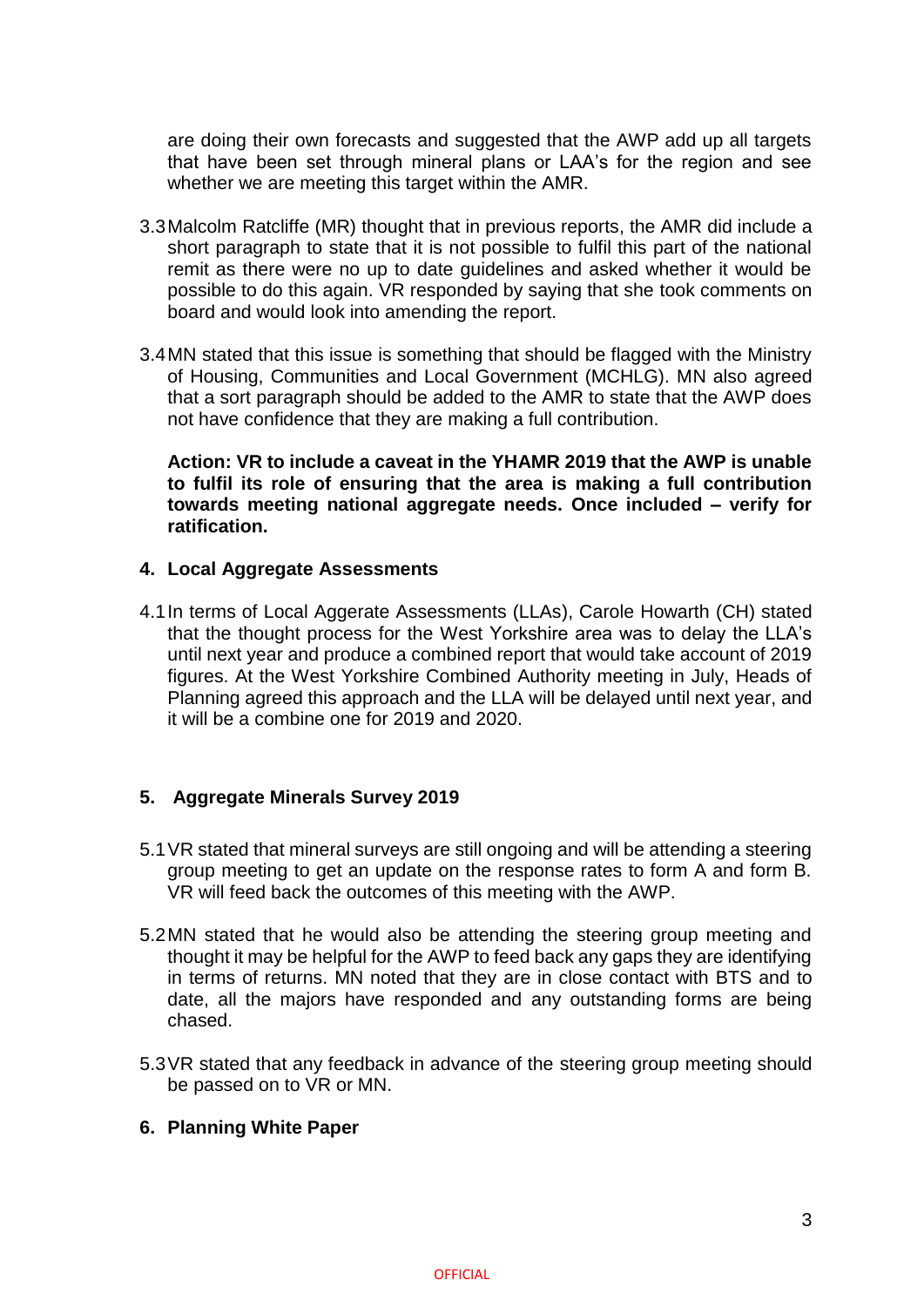- 6.1Following the publication of the Planning White Paper, VR confirmed that a response was sent to MHCLG with the main point being that there was a lack of information on mineral planning in the proposals. VR also noted that the paper is proposing to change the standardised methodology for housing numbers which will have an impact on minerals planning system.
- 6.2MN asked MHCLG whether there was any feedback on the Planning white Paper. In response to this, Hannah Henderson (HH) provided an update and noted that the consultation closed on 29<sup>th</sup> October. The department are now in the process of analysing responses. HH confirmed that stakeholder engagement was carried out during the consultation period with mineral reps who were encouraged to put in a response which highlighted the importance of minerals planning. HH also stated they have spoken to the Planning Reform Team internally about this and it is being considered. The next stage of this process is the formal government response but there is no confirmed timeline for this, however, given the size of the consultation it may take a while. HH also stated that further opportunities for engaging with stakeholders is still under consideration but HH will continue to provide updates on this as it progresses.
- 6.3Peter Huxtable (PH) asked whether there was a breakdown of responses. HH stated that she was not involved in analysing responses and there was a specific team doing this, but it is assumed that HH's team will work with the reform team on this in terms of mineral planning.
- 6.4MN stated that as far as he was aware, all AWPs responded to this consultation along with all the bodies that represent the mineral sector.
- **7. MPA's Update - Progress on Development Plans**

#### **West Yorkshire Combined Authority**

7.1CH stated that the Core Strategy is in place and a partial review of this is ongoing. Policies on minerals that are in place are very strong.

#### **East Riding and Yorkshire Council**

7.2Adopted joint mineral plans with Hull in November 2019 and there are no plans to review this yet. The Council have started work on reviewing local plan and hoped to go out to consultation on this in November (2020) but this was delayed due to planning reforms and Covid-19. Work is being carried out on the evidence base and it is hoped that consultation will take place in Spring.

#### **Doncaster Council**

7.3Doncaster are in the middle of local plan examination hearings. Currently working on action points and are waiting on input from the Planning Inspector.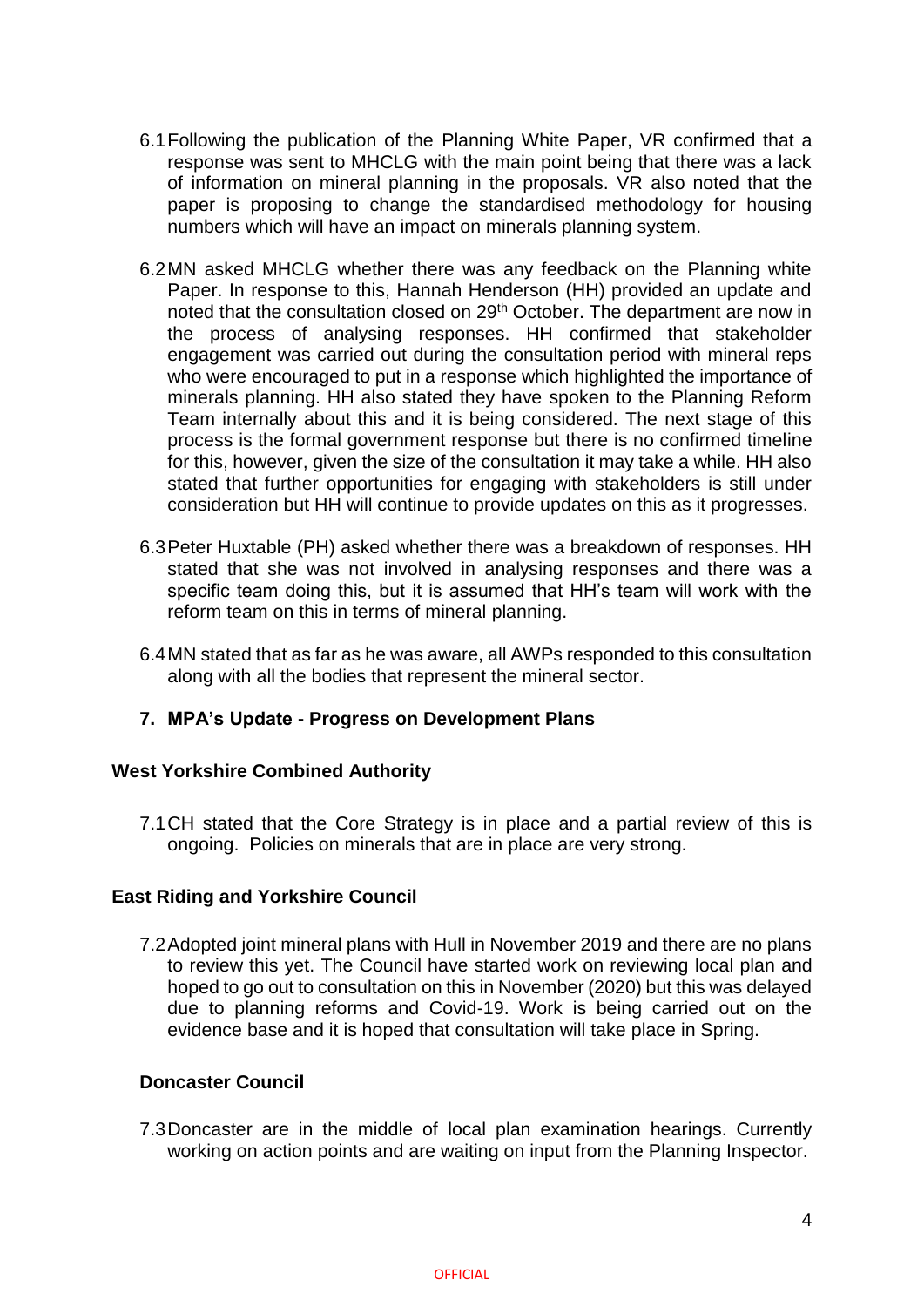#### **Kirklees Council**

7.4Kirklees local plan was adopted last February and there have been no further changes since then.

#### **Leeds City Council**

7.5Leeds Council has lost high court challenge for the site allocation plan and must redo 37 sites in the green belt and will have to stay there until the council go through the process again. The council have done a brief review on minerals policies and have noted that updates are needed. These updates will be carried out as part of the local plan review which will be carried out in two parts. The first part of the local plan review will focus on climate change policies to reflect emergency commitments and the second part will include the minerals and waste policies. The Core Strategy, which was adopted in 2014. A review in 2019 resulted in reduced housing numbers.

#### **Rotherham Council**

7.6Rotherham's local plan is up to date and in place but pursuing a partial review of the core strategy and are aiming to hold first consultation around Autumn 2021.

#### **Wakefield Council**

7.7Wakefield – have Published submission draft of new local plan which includes minerals and waste policies. The Policy map shows safeguarding areas for minerals. Main change is that growth areas for housing and employment strongly coincide with magnesium limestone resource. The plan also includes other safeguarding areas for coal, sand and gravel. Consultation on the draft plans will run to 20<sup>th</sup> December 2020 with the aim of submitting this to the Secretary of State towards the end of 2021.

#### **Hull City Council**

7.8Hull – have a joint mineral plan with East riding. The local plan adopted in November 2017 and currently in stage of considering how this will be reviewed.

#### **North Yorkshire Council**

7.9The Sustainability Appraisal (SA) and Habitats Regulation Assessment (HRA) for the local plan still need to be completed, which will go to the Inspector once finalised. The Council hope to go out to main modification consultation towards the end of this year.

**OFFICIAL**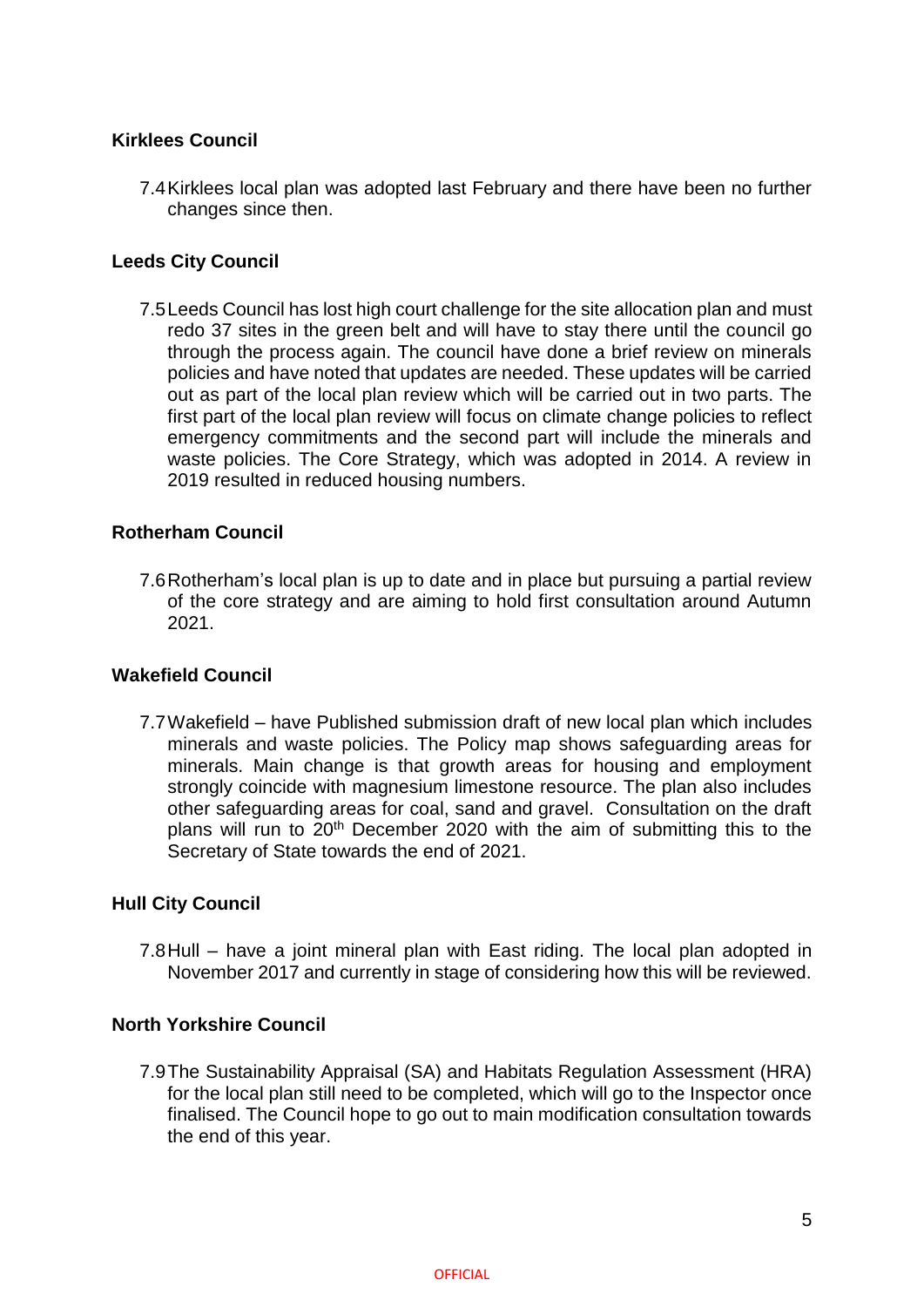#### **North East Lincolnshire Council**

7.10 Local plan regulation 19 consultation was due to take place in Autumn 2020, but this has been delayed and likely to take place early 2021. The local plan has also extended its plan period from 2020 – 2038.

#### **North York Moors**

7.11 North York Moors – NYM hope to adopt joint Minerals Plans in spring / summer 2021. The local plan was adopted in July 2020 and hope to be fully up to date by the middle of 2021.

#### **Yorkshire Dales**

7.12 Yorkshire Dales – local plan was adopted in 2016 and work on new local plan is underway which will take account of the new extended area of the National Park and will run to 2040. There are no aggerate quarries in the extended area. DP confirmed that there are several planning applications the most major one being the applications for dry quarries for the extension of 13 years.

#### **Calderdale Council**

7.13 Calderdale Council are currently in stage two of local plan enquiry hearings and mineral and waste will be heard as part of this. Hope to have an adopted plan early next year.

#### **Leeds City Council**

- 7.14 Louise White (LW) stated that the Council has had a lot of staff leaving recently which has had an impact on how the planning team works. Planning staff are working across different areas of planning department, with LW now working on enforcement matters. Through this, it has been highlighted that operators aren't always adhering to their planning permissions and a lot of resources have been spent trying to rectify this. Louise asked that industry adhere to planning conditions and work with the Council on this.
- 7.15 MN suggested that LW get in touch after the meeting to discuss this.

#### **8. Industry Update**

8.1MN stated that demand has picked up following the last lock down however, there was concern about future orders starting to dry up. The Governments infrastructure proposals are welcomed within the industry and it is hoped that these will come forward. MN confirmed that a comprehensive response was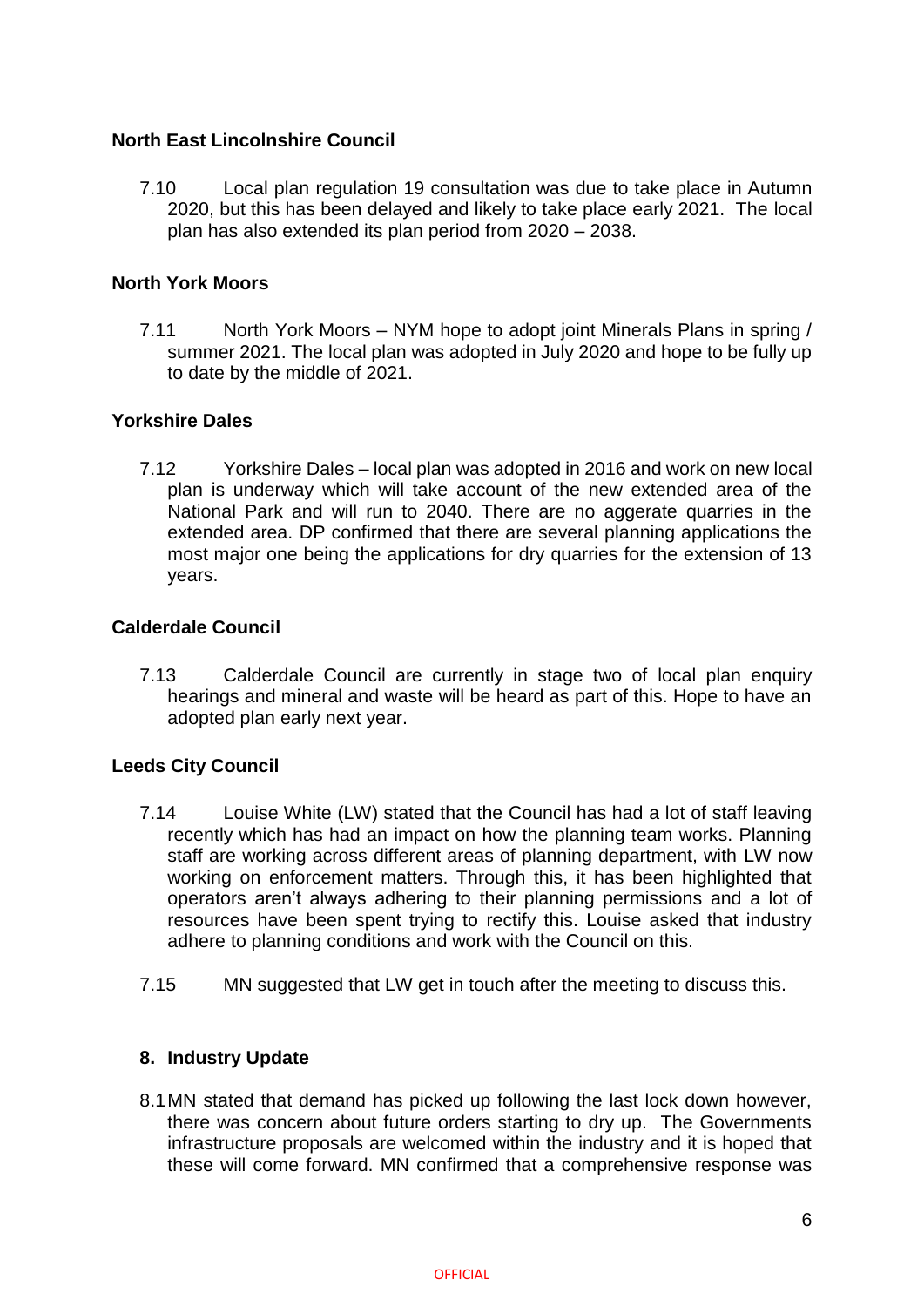submitted as part of the Planning White Paper consultation. A further policy paper has also been submitted to the Government with suggestions on how to improve the mineral planning system. MN noted that a good thing that has come out of COVID-19 has been the recognition from Government on the importance of the sector in terms of supply.

- 8.2PH stated that some members have reported their best year despite COVID-19 and it is hoped that business continues to come forward. In terms of the AMS survey, PH confirmed that have been working closely with BAA and MHCLG and has been chasing up on any outstanding responses. There appears to have been a good coherent response to the Planning White Paper from Industry and AWPs. PH noted that their response focused on what industry would like to see from the planning system going forward. In terms of keeping things going, the industry has been speaking to the Treasury and money seems to be around and some of this may be needed to abolish the aggerate levy as this tax is unwelcome. PH also noted that the Minerals industry seem to be treated very differently to the farming community and did not benefit from the same perks (e.g. ability to use red diesel).
- 8.3CH asked whether the industry was having any issues that the AWP needed to be aware of in terms of Brexit? MN responded that it depended what sector of the industry you were operating in. In terms of aggerate which was an internal supply, the only thing that may disrupt this would be a no deal by the  $31<sup>st</sup>$ December as this may cause a lack of confidence within business. Industry is hoping for a smooth transition but hard to tell at this point.
- 8.4Geoff Storey (GS) mentioned that the Environment Bill is progressing through the committee stage and noted that this bill would require a biodiversity gain as a condition of planning permission, amongst other things, if passed. There is no indication as to when this would receive royal assent, but it would likely have a significant impact on planning. VR stated that this bill would also seek to introduce nature recovery networks and is something to be aware of on the policy side of things and it would mean substantial change.
- 8.5LW mentioned that the Planning Portal were currently holding a conference and there is a talk about biodiversity net gain which can be watched back. LW said that she would send this on to the group. One of things that came out of this talk was that the bill will not have as much of an impact on minerals operators but may hit commercial developers harder.

#### **9. MHCLG – update**

9.1HH stated that MHCLG were going through the procurement process to retender the AWP secretariat contract. This contract ran for three years initially but this was extended. It is hoped that MHCLG will go out to tender before Christmas. HH noted that MHCLG had a discussion with current secretariats to review the current contract and understand whether there was anything that needed to be changed or included in the specification. HH hopes to provide further updates on this before Christmas.